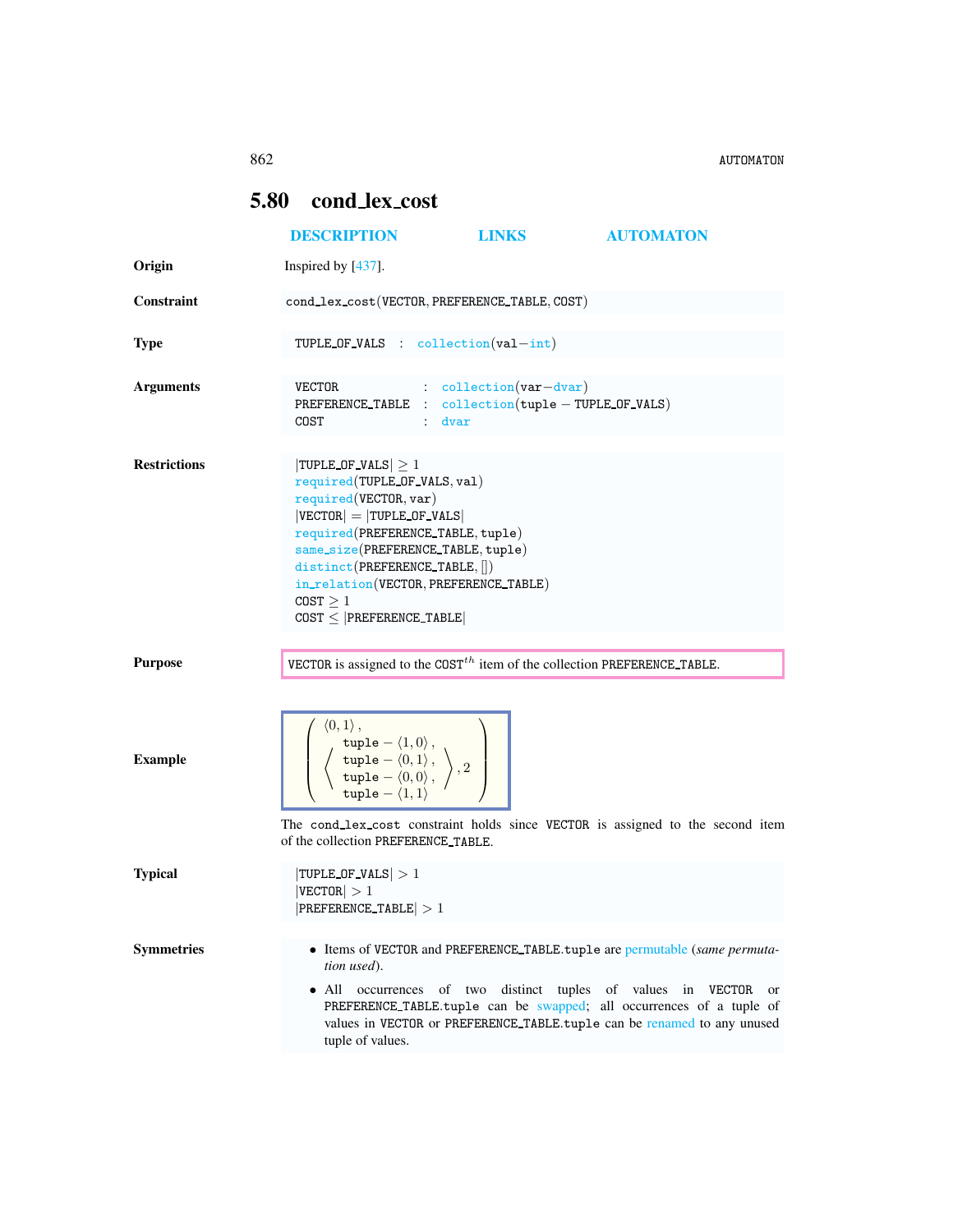## <sup>20060416</sup> 863

<span id="page-1-0"></span>

| <b>Usage</b>    | We consider an example taken from $[437]$ were a customer has to decide among va-<br>cations. There are two seasons when he can travel (spring and summer) and two<br>locations Naples and Helsinki. Furthermore assume that location is more impor-<br>tant than season and the preferred period of the year depends on the selected loca-<br>tion. The travel preferences of a customer are explicitly defined by stating the prefer-<br>ences ordering among the possible tuples of values (Naples, spring), (Naples, summer),<br>(Helsinki, spring) and (Helsinki, summer). For instance we may state within<br>the preference table PREFERENCE_TABLE of the cond_lex_cost constraint the prefer-<br>ence ordering $\langle$ Naples, spring $\rangle \succ \langle$ Helsinki, summer $\rangle \succ \langle$ Helsinki, spring $\rangle \succ$<br>(Naples, summer), which denotes the fact that our customer prefers Naples in the spring<br>and Helsinki in the summer, and a vacation in spring is preferred over summer. Finally<br>a solution minimising the cost variable COST will match the preferences stated by our cus-<br>tomer. |  |  |
|-----------------|------------------------------------------------------------------------------------------------------------------------------------------------------------------------------------------------------------------------------------------------------------------------------------------------------------------------------------------------------------------------------------------------------------------------------------------------------------------------------------------------------------------------------------------------------------------------------------------------------------------------------------------------------------------------------------------------------------------------------------------------------------------------------------------------------------------------------------------------------------------------------------------------------------------------------------------------------------------------------------------------------------------------------------------------------------------------------------------------------------------------------------------------|--|--|
| See also        | attached to cost variant: in_relation (COST parameter removed).                                                                                                                                                                                                                                                                                                                                                                                                                                                                                                                                                                                                                                                                                                                                                                                                                                                                                                                                                                                                                                                                                |  |  |
|                 | common keyword: cond_lex_greater, cond_lex_greatereq,<br>cond_lex_less.<br>cond_lex_lesseq(preferences).                                                                                                                                                                                                                                                                                                                                                                                                                                                                                                                                                                                                                                                                                                                                                                                                                                                                                                                                                                                                                                       |  |  |
|                 | specialisation: element (tuple of variables replaced by single variable).                                                                                                                                                                                                                                                                                                                                                                                                                                                                                                                                                                                                                                                                                                                                                                                                                                                                                                                                                                                                                                                                      |  |  |
| <b>Keywords</b> | characteristic of a constraint:<br>automaton without counters,<br>vector,<br>automaton.<br>reified automaton constraint.                                                                                                                                                                                                                                                                                                                                                                                                                                                                                                                                                                                                                                                                                                                                                                                                                                                                                                                                                                                                                       |  |  |
|                 | constraint network structure: Berge-acyclic constraint network.                                                                                                                                                                                                                                                                                                                                                                                                                                                                                                                                                                                                                                                                                                                                                                                                                                                                                                                                                                                                                                                                                |  |  |
|                 | <b>constraint type:</b> order constraint.                                                                                                                                                                                                                                                                                                                                                                                                                                                                                                                                                                                                                                                                                                                                                                                                                                                                                                                                                                                                                                                                                                      |  |  |
|                 | <b>filtering:</b> arc-consistency, cost filtering constraint.                                                                                                                                                                                                                                                                                                                                                                                                                                                                                                                                                                                                                                                                                                                                                                                                                                                                                                                                                                                                                                                                                  |  |  |
|                 | modelling: preferences.                                                                                                                                                                                                                                                                                                                                                                                                                                                                                                                                                                                                                                                                                                                                                                                                                                                                                                                                                                                                                                                                                                                        |  |  |
|                 | <b>symmetry:</b> lexicographic order.                                                                                                                                                                                                                                                                                                                                                                                                                                                                                                                                                                                                                                                                                                                                                                                                                                                                                                                                                                                                                                                                                                          |  |  |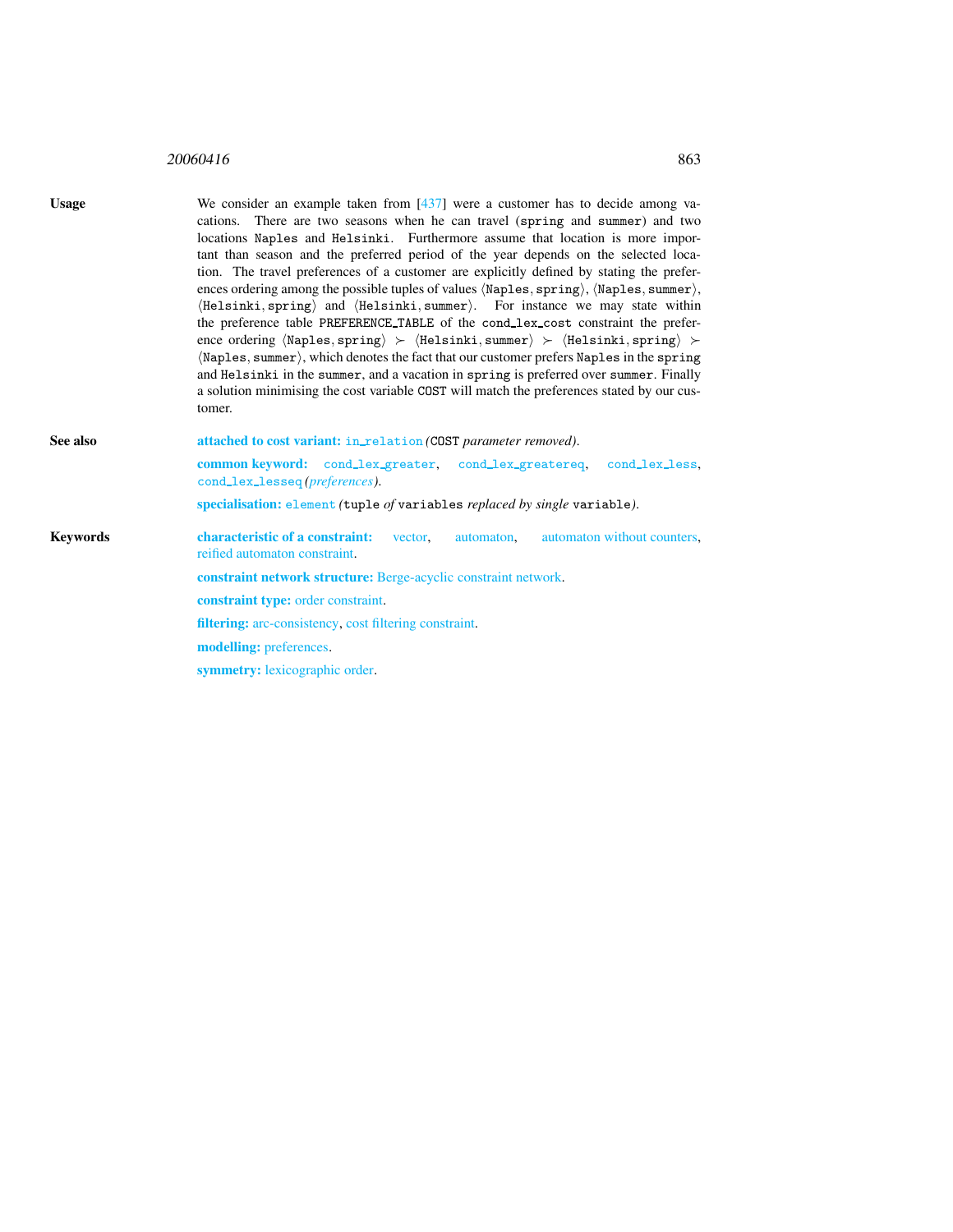Automaton Figure [5.185](#page-2-1) depicts the automaton associated with cond\_lex\_lesseq constraint. Let VAR<sub>k</sub> denote the var attribute of the  $k^{th}$  item of the VECTOR collection. Figure [5.186](#page-2-2) depicts the reformulation of the cond lex cost constraint.

<span id="page-2-0"></span>

Figure 5.185: Automaton of the cond\_lex\_cost constraint given in the Example slot

<span id="page-2-1"></span>

<span id="page-2-2"></span>Figure 5.186: Hypergraph of the reformulation corresponding to the automaton of the cond lex cost constraint